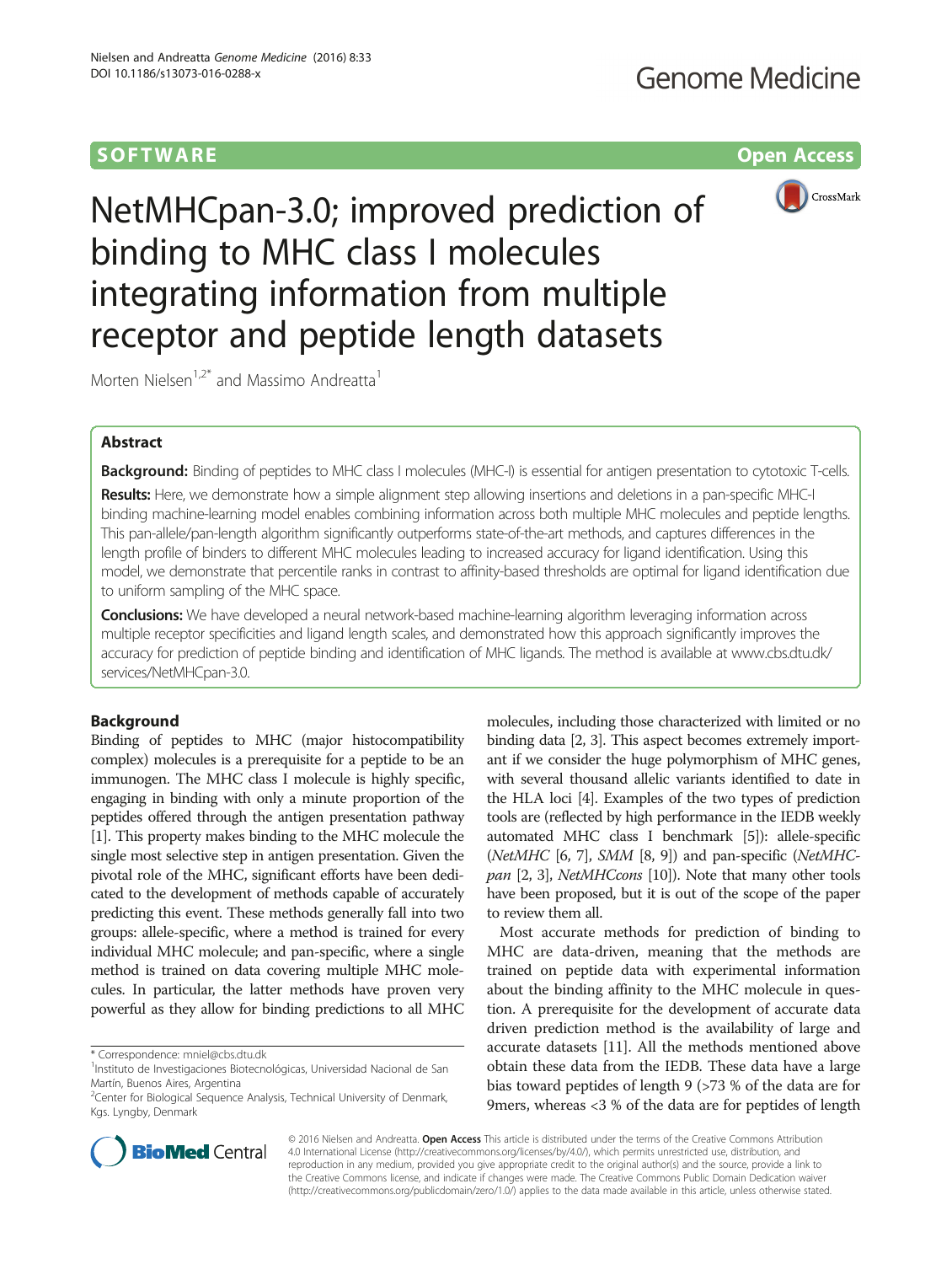<span id="page-1-0"></span>11) [\(http://tools.immuneepitope.org/main/datasets](http://tools.immuneepitope.org/main/datasets), dataset used for retraining the IEDB class I binding prediction tools). This bias in peptide length has great implications for the accuracy of binding predictions as the performance of the methods in general will be poor for lengths different from nine. We have previously suggested a simple approximation approach that uses neural networks trained on 9mer data to extrapolate predictions for peptides of lengths other than 9 [[12](#page-7-0)]. This approximation is currently used in the NetMHCpan method. However, in the context of NetMHCpan this approach is clearly suboptimal as it completely ignores the information contained in data with a peptide length different from nine amino acids.

Many MHC binding prediction methods suffer from another serious limitation: they cannot capture the preferences of MHC allelic variants in terms of peptide length (what we will call the "length profile"). Even though most MHC molecules prefer to bind 9mer peptides, experimental data have demonstrated that the length profiles differ substantially between MHC molecules, with prominent examples being the mouse H-2-Kb with a preference for eight amino acids-long peptides [\[13\]](#page-8-0) and HLA-A\*01:01 where close to 35 % of bound peptides have a length longer than nine amino acids [\[14](#page-8-0)]. For an allele-specific method, we have recently demonstrated how a simple alignment step allowing for insertions/deletions in the peptide data could integrate information across peptides of different lengths into one prediction method, not only leading to improved prediction accuracy in terms of binding affinity but also capturing differences between MHC molecules in terms of preferred length of the bound peptides [\[15\]](#page-8-0).

Here, we incorporate this new alignment step in the training strategy with the goal to investigate whether it can boost the predictive performance also in the pan-specific case by integrating information from datasets comprising peptides of different lengths. We further analyze if the pan-specific approach can capture the differences in the length profile of different MHC molecules, and quantify to what degree the method leads to improvement in performance when predicting MHC ligands. Lastly, we apply the new method to address the issue of the binding threshold for optimal identification of MHC ligands, and investigate whether a percentile rank threshold rather than an affinity threshold is optimal when performing rational epitope screening across multiple MHC molecules.

#### Implementation

### Data

The MHC class I binding dataset was downloaded from the IEDB [\[16](#page-8-0)] [\(http://tools.immuneepitope.org/main/data](http://tools.immuneepitope.org/main/datasets)[sets](http://tools.immuneepitope.org/main/datasets); dataset used for retraining the IEDB class I binding prediction tools). This dataset consists of 186,684 peptide-MHC binding affinity measurements covering 172 MHC molecules from human, mouse, primates, cattle, and swine.

We introduced 25 random natural peptides for each of the lengths 8, 9, 10, and 11 as artificial negatives for each allele, to ensure a sufficiently diverse set of negative examples [[3](#page-7-0)]. These random sequences were only used for training and were excluded from all evaluations. The data were split into five partitions for cross-validation as described earlier [\[17](#page-8-0)] to ensure that no identical 8mer segment was shared between partitions.

## Network training and architecture

Networks were trained as previously described [[3](#page-7-0)], encoding each MHC molecule in terms of a pseudo sequence in order to leverage information between MHC molecules. Moreover, we extended this pan-specific approach by allowing insertions and deletions in the multiple sequence alignment as described by Andreatta and Nielsen [[15](#page-8-0)]. In short, the amino acid sequence of training examples was Blosum encoded using 20 values corresponding to the BLOSUM matrix scores vector [\[7](#page-7-0)]. Peptides longer than nine amino acids were reduced to a core of nine amino acids by applying consecutive amino acid deletions. These included both deletions at the end terminals and consecutive deletions within the peptide. In the case of peptides shorter than nine amino acids, a wildcard amino acid X (encoded as a vector of zeros) was inserted to extend the peptide to a 9mer core. Deletions and insertions were attempted at all possible locations within the peptide and the configuration returning the highest predicted score was saved as the optimal binding core. The current best solution was used together with the MHC pseudo sequence for error back-propagation and the procedure was iterated.

Other features of the training examples that were presented to the neural networks are: the length of the deletion/insertion; the length of peptide flanking regions, which are larger than zero in the case of a predicted extension of the peptide outside either terminus of the binding groove; and the length L of the peptide, encoded with four input neurons corresponding to the four cases  $L < 8$ ,  $L = 9$ ,  $L = 10$ ,  $L > 11$ . As for the original NetMHCpan method, the hidden layer of the networks consisted of 56 or 66 hidden neurons and the output layer of one neuron having as target value the binding affinity of the training example rescaled between 0 and 1 using the relationship 1-log(aff )/log(50,000), where aff is the IC50 affinity value in nM units [\[7](#page-7-0)].

Networks were trained in five-fold cross-validation using gradient descent back-propagation with early stopping. Ensembles were generated by training five networks for each data partition and network architecture each starting from a distinct random initial configuration, leading to an ensemble of 10 networks for each data partition, and a total of 50 networks across all partitions. The ensemble trained on all alleles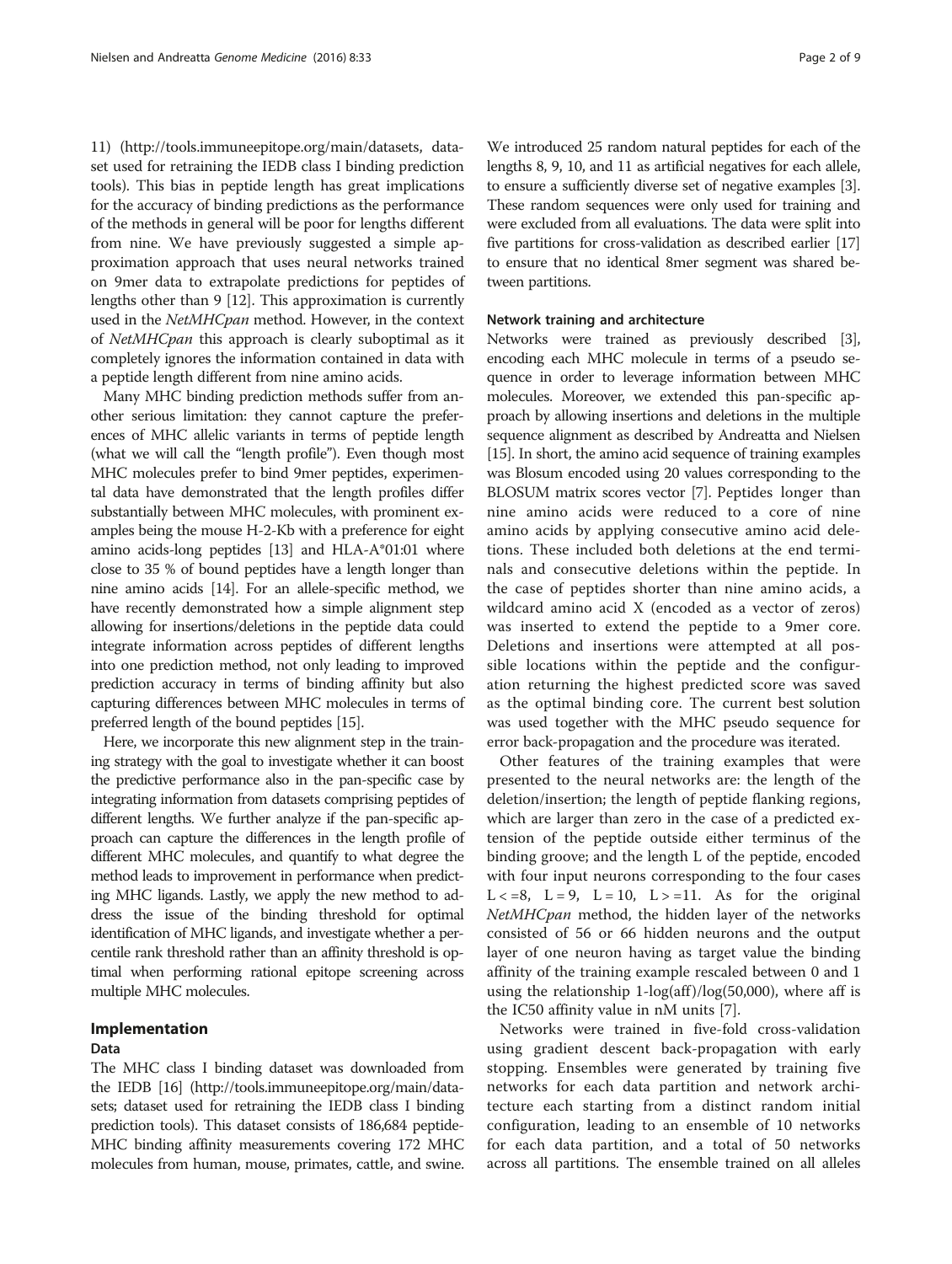and all peptide lengths will be referred to as the "allmer" method.

For comparison, a network ensemble was trained using only the subset of 9mer peptides ("9mer" method) from the five data partitions described above. As in NetMHCpan-2.8, the L-mer approximation described by [[12\]](#page-7-0) was used for the networks trained on 9mer data only to extrapolate predictions for peptides of length different from nine. The L-mer approximation relies on networks trained only on 9mers, inserting/deleting amino acids at non-anchor positions in shorter/longer query peptides to conform the peptides to a series of 9mers and then averaging the predictions of the 9mer sequences.

Likewise, an ensemble of allele-specific networks was trained on peptides of multiple lengths ("allmer-allele" method) using the NetMHC-4.0 method described recently by Andreatta and Nielsen [[15\]](#page-8-0).

## SYFPEITHI evaluation data

As an independent evaluation set, we extracted a set of 2329 unique MHC class I ligands of length 8–11 from the SYFPEITHI database [[14](#page-8-0)], excluding all peptide – MHC pairs found in the training set. To remove potential noise imposed by wrong annotation of the MHC restriction element and/or incorrect definition of the minimal ligand binding core, a filter was applied as previously described [[15](#page-8-0)] and all peptide-MHC pairs with a predicted rank score >10 % (calculated using both NetMHCpan-2.8 and the pan-specific allmer method developed here) were removed, resulting in a set of 2147 MHC ligands. The source protein sequence of each validated ligand was scanned with a sliding window of 8–11 amino acids to generate all possible 8, 9, 10, and 11mers contained in the protein. These overlapping peptides were then ranked by predicted binding affinity, and for each protein we measured the relative rank of the validated ligand in the list of affinity predictions. The rank of the known ligand measures the fraction of peptides in the protein that would have to be tested before identifying the actual positive and can be used as a metric of predictive performance.

#### Statistical tests

The predictive performances of alternative methods are compared using binomial tests. The null hypothesis is that either of the two methods being compared has equal probability of returning higher PCC (or AUC) on a given MHC allele. If method 1 has higher PCC in n1 alleles and method 2 higher PCC in n2 alleles, we estimate the  $p$  value of this event as the probability of observing n1 or more wins by chance in a binomial distribution  $B(n1 + n2, 0.5)$ . Note that ties are excluded.

#### Information divergence

The information divergence is calculated as  $I = \sum_a f_a$  $\log\left(\frac{f_a}{h}\right)$ , where the sum is over the alleles included in the analysis,  $f_a$  is the observed frequency of allele a (the proportion of pertides predicted to bind allele a) and h proportion of peptides predicted to bind allele  $a$ ), and  $b_a$ is the background frequency of allele  $a$  (the proportion of peptides with predicted binding to allele a irrespectively of binding value).

## Results

We have previously demonstrated how a pan-specific training approach that allows for leveraging of binding information across multiple MHC molecules leads to a significant boost in predictive performance for alleles covered with limited or even no binding data [\[2](#page-7-0)]. Likewise, we have recently shown that a method exploiting binding information from peptides of different lengths can boost the predictive performance for all peptide lengths, in particular for those covered by limited binding data [\[15](#page-8-0)]. In this work, we aim to investigate whether combining these two approaches into a panallele, pan-length training pipeline would lead to a further improvement in predictive performance for MHC class I binding prediction.

## Comparing a pan-specific method trained on 9mer data only (9mer) to a pan-specific method trained on data covering multiple lengths (allmer)

Two ensembles of pan-allele networks were trained and evaluated using cross-validation as described in Materials and Methods: allmer includes all binding data from the IEDB dataset and 9mer includes only 9mer data. For each allele-length combination characterized with at least three binders (defined using a threshold of 500 nM) and 20 data points, the predictive performance was estimated in terms of the Pearson's correlation coefficient (PCC) and area under the ROC curve (AUC). Figure [1](#page-3-0) shows the average performance values for the two methods for different peptide lengths (results for all alleles are available in Additional file [1\)](#page-7-0).

The allmer method outperformed the 9mer method at all length scales. The difference is statistically significant at all length scales except for peptides of length 11 or longer (binomial tests excluding ties).

## Comparing an allele-specific method trained on peptides of multiple lengths (allmer-allele) to a pan-specific method trained on peptides of multiple lengths (allmer)

Next, we compared the predictive performance of the allmer networks (pan-specific when it comes to both alleles and peptide length) to a method (allmer-allele) that is trained in an allele-specific manner on data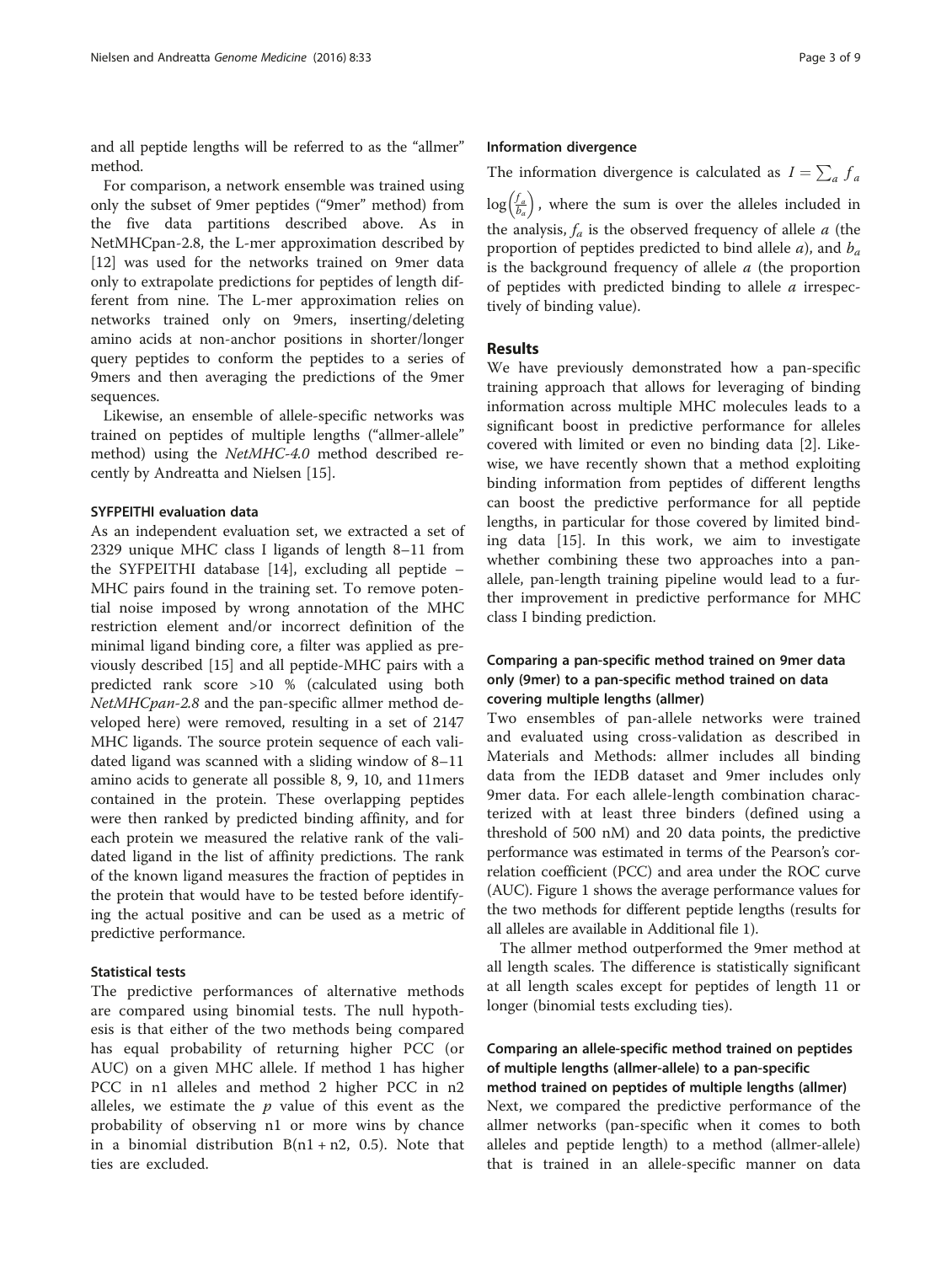<span id="page-3-0"></span>

covering multiple peptide lengths (i.e. pan-specific only when it comes to the peptide length). Here, the allmer networks were trained as described above, and the allmer-allele method as described for NetMHC-4.0 [\[15](#page-8-0)]. As above, the predictive performance was estimated in terms of the PCC and AUC for each allele-length combination characterized with at least three binders (defined using a threshold of 500 nM) and at least 20 data points shared between the two datasets. Figure 2 shows the average performance values for the two methods for different peptide lengths (results for all alleles are available in Additional file [2\)](#page-7-0).

The allmer approach showed higher average PCC and AUC on most peptide lengths, although the difference is statistically significant only for 9mers and 10mers. Focusing in particular on the subset of alleles characterized by few data points (less than five peptide binders), we find that the allmer method consistently (16 out of 18 cases) achieves a higher predictive performance in terms of PCC compared to the allmer-allele method (data in Additional file [2](#page-7-0)). This result confirms the earlier finding that the pan-specific training procedure is capable of leveraging information across different allele datasets boosting performance for alleles characterized by limited experimental data [\[3](#page-7-0)].

#### Peptide length preferences of MHC binders

Having demonstrated the superior performance of the allmer method compared to the allele-specific and length-specific versions, we proceed to investigate the peptide length preferences of individual MHC molecules. On the set of 24 MHC alleles characterized with 20 or more ligand data in the SYFPEITHI database, we predicted binding affinity values for 1,000,000 random natural peptides with a length of 8–11 amino acids (250,000 peptides for each length) using the allmer and 9mer models (using the L-mer approximation to predict binding for non-9mer peptides). We estimated a peptide length histogram of the MHC molecules by taking the top 1 % (10,000) predicted binders to each MHC allele.



length 9 and 10 (binomial test excluding ties). \*\*:  $p$  <0.001, \*:  $p$  <0.05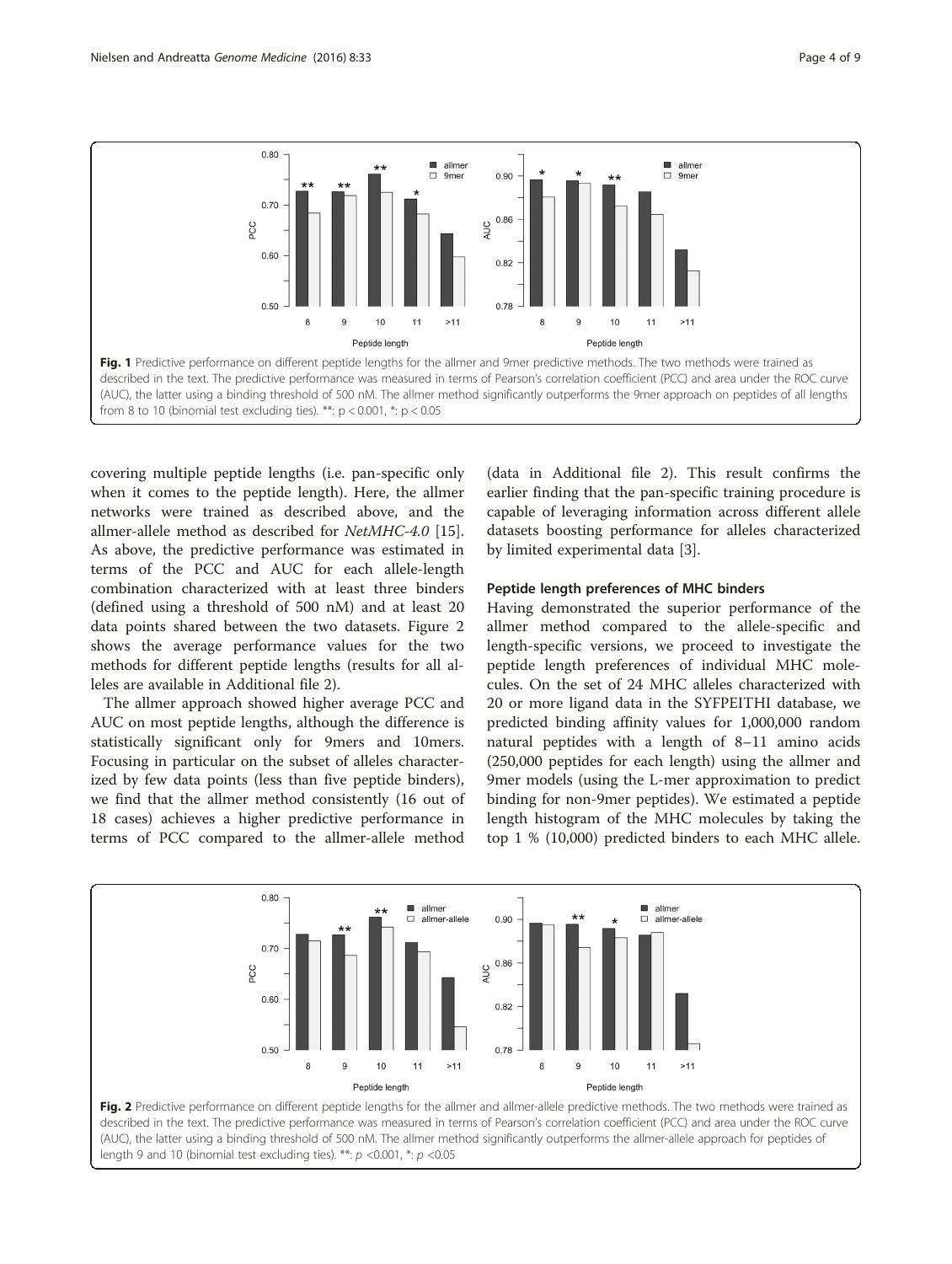Figure 3 shows the average length histograms for the two methods. For comparison, we included in the graph the average of the length histograms estimated from the ligand data in the SYFPEITHI database (the complete set of allele-specific histograms for the three methods is found in Additional file [3\)](#page-7-0).

The results displayed in Fig. 3 show that: (1) MHC molecules in general have a pronounced preference for presenting 9mer peptides; (2) the conventional 9mer method based on the L-mer approximation does not capture this preference and predicts a close to uniform fraction of binders at all peptide lengths; and (3) only the allmer approach, leveraging information across peptide lengths, can predict a length preference that follows the length distribution trend of experimental data.

These observations are in agreement with earlier findings derived from an allele-specific training pipeline which made use of peptides of multiple lengths [[15\]](#page-8-0).

Focusing once more on alleles characterized by limited data and in particular datasets with limited data available for non-9mer peptides, we find that, in contrast to a method trained in an allele-specific manner, the allmer approach also for these alleles predicts a length profile tolerating non-9mer binders (see examples of such alleles in Fig. 4). The length profiles obtained from elution data from the SYFPEITHI and IEDB databases for the molecules HLA-B\*39:01 and HLA-C\*04:01 (only three ligand data points are available for HLA-A\*69:01) are close to identical with a preference for 9mers (74 %) followed by 8mers (13 %) and 10mers (10 %). Although







the predicted distribution does not coincide perfectly with the distribution of eluted peptides, the allmer method clearly provides a better description of the length profile compared to the allele-specific method. The pan-specific method has therefore the powerful property of inferring a length profile of a given MHC molecule even with scarce experimental data. In the next section, we investigate how this aspect can positively affect the identification of new MHC ligands.

## Identifying MHC ligands

Next, we aimed to quantify how the gain in predictive performance brought by the pan-allele/pan-length approach translates into reduction of cost for identifying MHC ligands. We obtained a dataset of 2154 ligands from the SYFPEITHI database consisting of 8–11mer ligands with known MHC restriction (see Materials and Methods). Using the 9mer and allmer prediction methods, we predicted binding to the given MHC restriction element for all 8–11mer peptides in the source proteins of the ligand. Next, for all MHC-ligand-source protein combinations, we extracted a given proportion of top scoring peptides (percentage selected), and calculated the percentage of the 2154 ligands contained within this selected peptide set (percentage identified). Varying the percentage selected, we can thus construct the curves presented in Fig. [5](#page-5-0).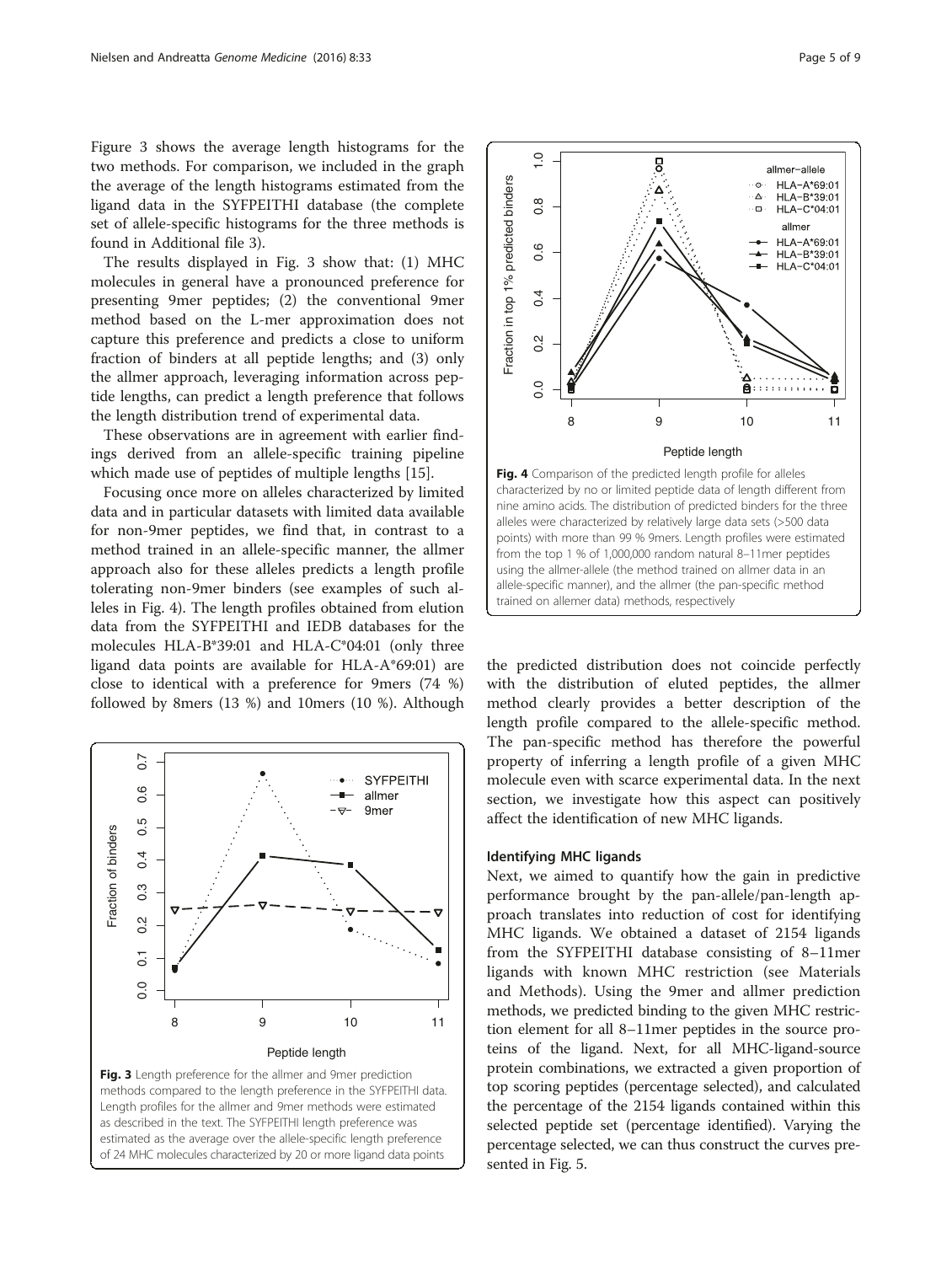<span id="page-5-0"></span>

The analysis confirms the enhanced predictive performance of the allmer method compared to 9mer approach. If the top 0.025 % (the first point on the two curves) of predicted binders are selected for each MHCligand source protein, allmer identifies 47 % of the known ligands, whereas only 42 % are identified using 9mer. Similarly, if 75 % of the ligands are to be identified, 0.62 % of all 8–11mer peptides need to be tested by using allmer. This number is increased by 23 % to 0.76 % using 9mer. Although this difference is small, it translates into a substantial cost reduction in screening for peptide ligands in large datasets consisting of thousands of proteins. By way of example, the top 0.76 % of all 8–11mer peptides in a set of 1000 proteins of average length 300 amino acids would correspond to 2280 peptides. In this situation, the reduction by 23 % achieved by the allmer method will correspond to 420 peptides.

## Percentile rank score for known ligands/epitopes. How many MHC ligands are captured at different rank scores?

Earlier studies have demonstrated that different MHC molecules present ligands/epitopes at distinct binding thresholds [\[18, 19\]](#page-8-0). Considering the predicted binding values of the allmer method described here, this situation also holds true. We observed a large difference in the proportion of predicted peptide binders at any fixed affinity value across different MHC molecules. Limiting the comparison to HLA molecules characterized with at least 20 binders (defined using a threshold of 500 nM) and 100 data points, we find for instance that the molecule HLA-A\*02:11 binds more than 7 % of random natural 9mer peptides with a binding affinity of 500 nM or stronger. In strong contrast to this, the HLA-C\*04:01 molecule was predicted to bind less than 0.01 % of the same set of natural 9mer peptides at this binding threshold. Given these very large differences in binding affinity values between MHC molecules, we and others have earlier suggested that using percentile thresholds rather than binding affinity values would result in peptide selection that is less influenced by this variation in presentation threshold, and subsequently when sampling multiple MHC molecules in one peptide selection would lead to a dataset with a higher sensitivity and specificity compared to a selection based on affinity [[20\]](#page-8-0). Using the SYFPEITHI dataset, we examined this issue using the allmer prediction method. The analysis was done in a similar manner to what we described above, but in addition we translated the predicted binding values to a percentile score by comparing them to the predicted binding affinities of a set of 400,000 random natural 8– 11mer peptides (100,000 of each length). We performed this transformation to percentile rank scores for each allele. Next, we pooled peptides from all source proteins and MHC restrictions and from this dataset calculated ROC curves based on either affinity or percentile rank scores (Fig. 6). From this analysis, it is clear that using the percentile rank scores consistently achieves higher sensitivity at all specificity levels. In particular, we find that 91 % of the ligands are recovered with a specificity of 98 % at a rank threshold of 2 %. For the affinity



Fig. 6 ROC curve analyses for the SYFPEITHI benchmark dataset. Binding to the restriction element was predicted for all unique 8–11mer peptides within the source proteins from the SYFPEITHI benchmark using the allmer method. Binding values were reported as binding affinity and percentile rank values as described in the text. ROC curves were calculated for each prediction value taking ligands as positives and all other peptides as negatives. The inset plot shows the information divergence value (ID) as a function of the percentage of peptides selected. The ID was calculated from the proportion of peptides with predicted restriction to each of the MHC molecules in the benchmark compared to the proportion expected by sampling at random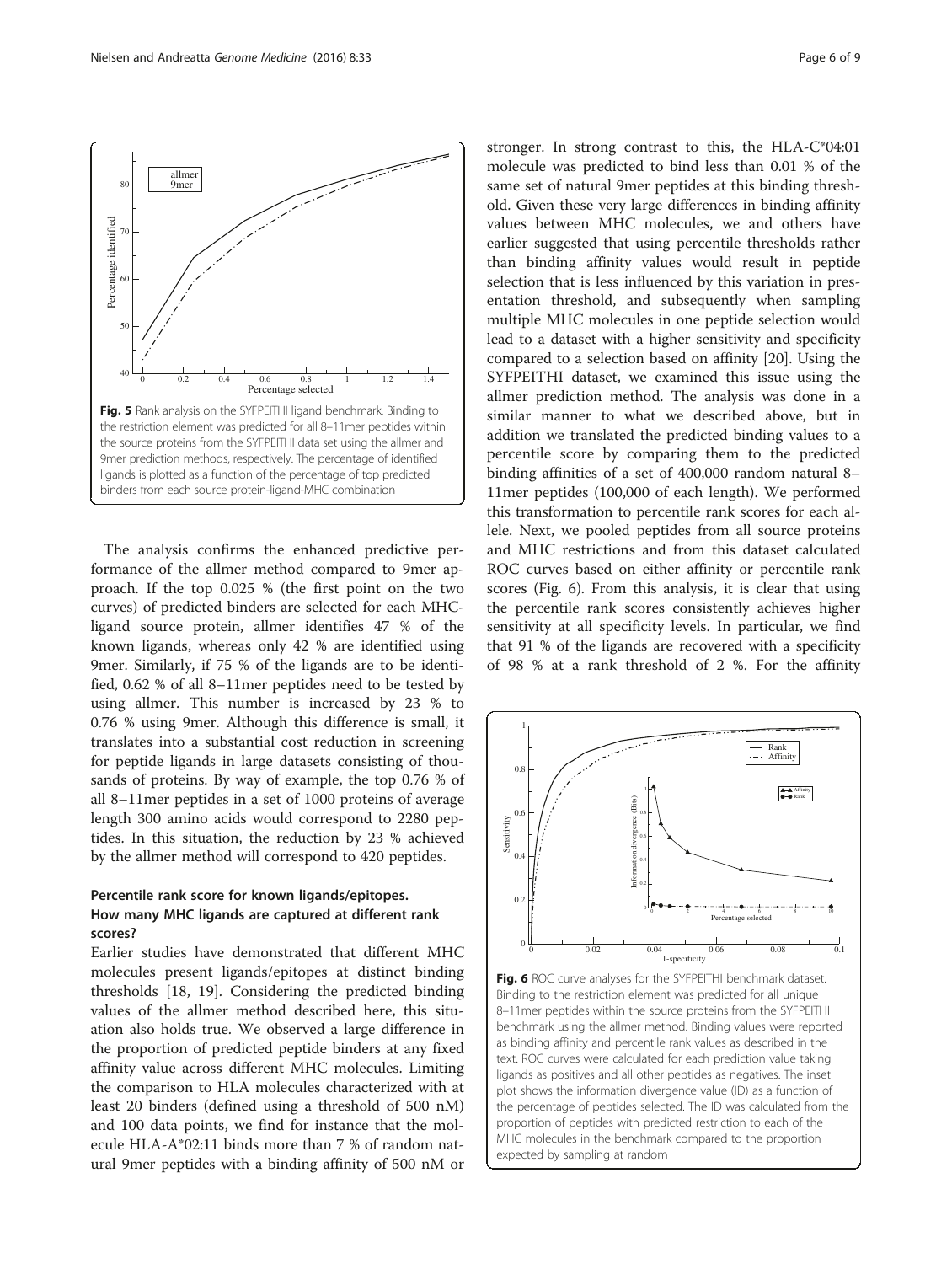selection, the sensitivity at this specificity value falls to 82 %, and the corresponding binding affinity threshold value is 1425 nM.

The reason for this dramatic change in performance when using percentile rank scores as opposed to affinity is the large diversity in the range of binding values for the different MHC molecules. This difference has been observed in earlier studies and is maintained in the method developed here [[18](#page-8-0)]. If selecting peptides based on binding affinity, priority will be given to MHC molecules with generally higher affinity values compared to molecules binding peptides with lower affinity, leading to a highly unbalanced coverage of the different molecules analyzed. We extracted subsets of peptides from the total list of more than 4,800,000 peptides included in the SYFPEITHI benchmark dataset based on predicted binding affinity or percentile rank. Next, we compared the proportion of peptide-restrictions to each MHC molecule to the background distribution in the complete dataset at different affinity or rank thresholds and quantified the difference between the distributions in terms of Information divergence (ID) [\[21\]](#page-8-0) (see [Implementation](#page-1-0)). If the MHC restriction sampled in the selected subset is similar to the background distribution, the resulting ID value will be close to zero, and in case the distribution diverges from the background towards particular subsets of MHC alleles, a large positive ID value is obtained. The results of this analysis are shown in the inset to Fig. [6](#page-5-0) and clearly demonstrate that the percentile rank selection in contrast to the affinity-based selection for all peptide subsets provides a sampling of the MHC space that is close to identical to the background MHC distribution. Based on these observations, we strongly recommend selecting candidate epitopes using percentile rank score as opposed to predicted affinity, as they ensure a selection of peptides that better represents the distribution of known peptide-MHCs.

## Discussion and conclusions

We have previously demonstrated how a simple neural network-based machine learning algorithm, NNAlign, can be effectively applied to identify binding motifs in quantitative receptor-ligands datasets [\[22](#page-8-0), [23\]](#page-8-0), and have with great success applied this method to learn the binding motifs and develop accurate prediction models for the MHC class II system [\[24](#page-8-0)–[26\]](#page-8-0). Likewise, we have recently shown that the method can be extended to allow for integration of information from peptides of variable length and demonstrated how this leads to improved prediction accuracy for allele-specific models in the context of the MHC class I system, in particular for peptide lengths different from the canonical binding core length of 9 amino acids [[15](#page-8-0)].

In this work, we have described how this approach could be applied to a pan-specific MHC class I binding prediction algorithm to obtain a significant improvement in predictive performance in terms of predicted peptide-MHC binders. We observed higher performance compared to both the traditional pan-specific MHC class I binding prediction method trained on 9mer peptide data only (NetMHCpan-2.8) and the methods trained in an allele-specific manner integrating information from peptides of multiple length (NetMHC-4.0).

Similarly, we quantified the ability of the method to identify experimentally confirmed MHC class I ligands. In order to recover the known ligands at a sensitivity level of 75 %, we estimated a close to 25 % reduction in the number of peptides that need to be tested compared to a conventional pan-specific method trained on 9mer data only.

We applied the new prediction method to substantiate why, when screening for potential binding peptides to multiple MHC molecules, we recommend the use of percentile rank scores rather than binding affinity values. From a large MHC class I ligand dataset, we confirmed the previous finding [[19\]](#page-8-0) that MHC class I molecules would be predicted to have peptide repertoires of extremely different sizes, if they were identified by a universal binding affinity threshold. We demonstrated that this unbalance in the affinity of the sampled peptide-space leads to a sub-optimal predictive performance when screening for binding peptides in a setting covering multiple MHC molecules. Relying on percentile rank score for the selection of potential ligands can correct this unbalance leading to improved predictive performance. In particular, we found that 91 % of the ligands would be recovered with a specificity of 98 % using a percentile rank score of 2 %. This sensitivity value drops to 82 % if the screening were based on affinity values.

While this study demonstrates that percentile rank scores return a higher sensitivity in MHC ligand identification compared to affinity scores (at a given specificity value), the rank score approach starts from the extreme assumption that the number of presented peptides is identical for all MHC molecules. Earlier studies covering a small set of alleles have suggested that this might not always be the case [[18\]](#page-8-0). Given this, and the observations in our study, it seems plausible that the biologically relevant threshold for identification of MHC ligands is allele-specific and is based on a combination of percentile ranks and affinity scores. However, since we cannot quantify the size of the peptide repertoire of the many thousands known MHC class I molecules and hence cannot identify this biologically relevant binding threshold, we suggest using percentile rank score, as this measure outperforms affinity-based selections.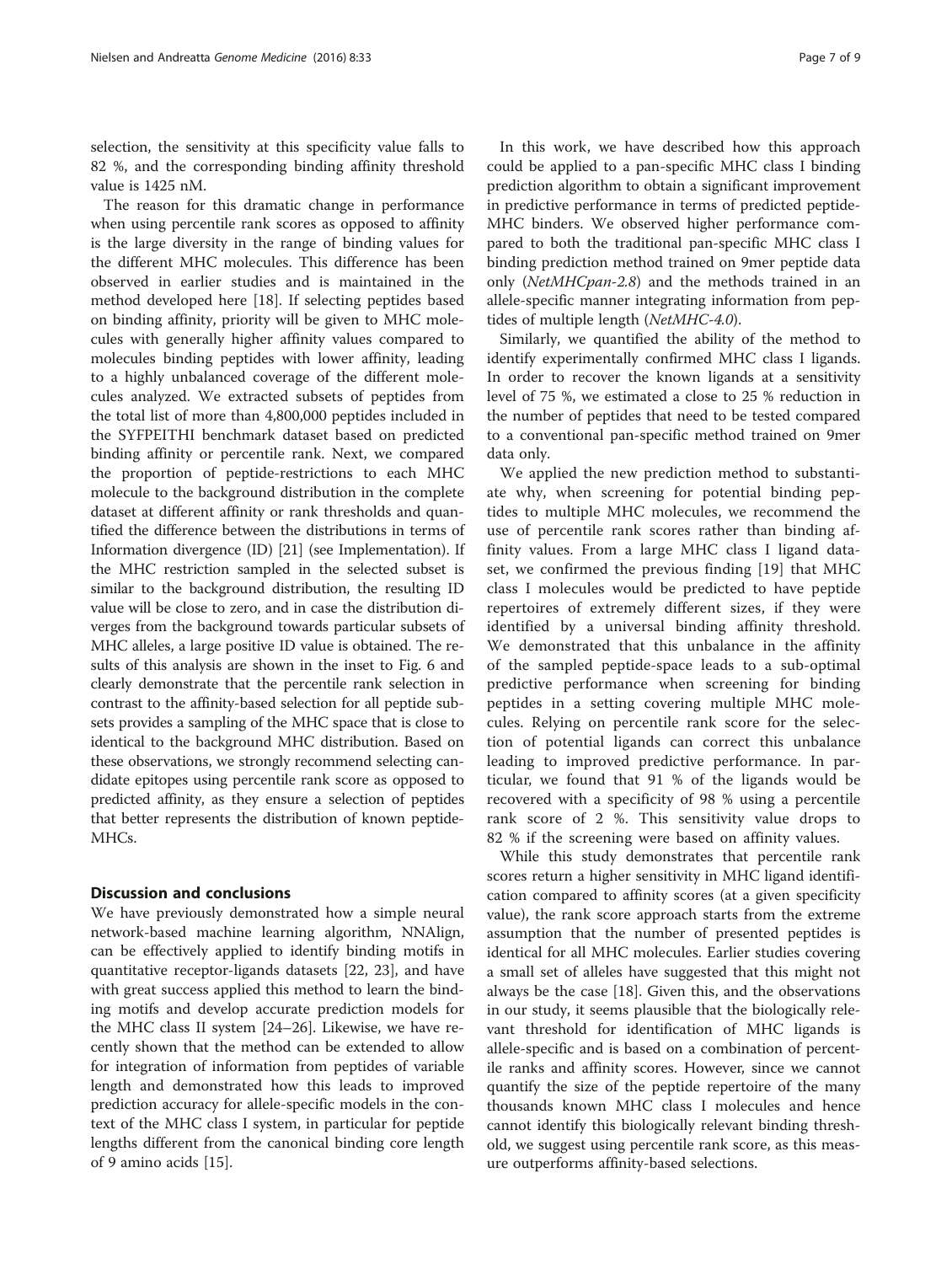<span id="page-7-0"></span>Another important property of the proposed method is the ability to predict the binding mode of the peptide to the receptor in terms of the binding core location, both in the case of non-canonical binders protruding at the termini [[27\]](#page-8-0) and for long peptides bulging out from the center of the MHC groove with canonical C and N terminal anchors [[28](#page-8-0)]. While this property is also part of the recently published NetMHC-4.0 method [\[15](#page-8-0)], it is to the best of our knowledge for the first time described here for a pan-specific MHC class I binding prediction method.

Even though we have demonstrated how the extended neural network-based machine learning NNAlign algorithm overall enables the development of accurate prediction models, these models are not any better than the quality of the data used to train them. This is especially true when it comes to the length distribution of binding peptides predicted by the model for different receptors. The predicted length distribution to a very high degree reflects the length distribution in the data used to train the model. If this distribution is at odds with the "true" distribution of the given molecule, then the predicted length distribution will also give a poor reflection of the peptide length preference of the receptor. We can hope that having developed a machine-learning algorithm that readily can handle peptide datasets of multiple lengths, the scientific community will benefit from this and expand the length space of peptides used for experimental characterization of MHC molecules to ensure that these match more closely what would be found in the biological setting. Indications of such length preferences could be obtained from various experimental resources including peptide libraries scans [[29\]](#page-8-0) and peptide MHC mass spectrometry elution [\[30, 31\]](#page-8-0).

In summary, we have applied the extended neural network-based machine-learning algorithm to develop a pan-specific prediction model for the MHC class I binding system. It is clear that the application of this algorithm is not limited to this system, and that it potentially can be applied to a wide range of other receptor-ligand system characterized with quantitative data including but not limited to MHC class II, SH2, SH3, and PDZ receptors.

#### Availability and requirements

The allmer method trained on the complete IEDB binding dataset is made freely available as a webserver at [www.cbs.dtu.dk/services/NetMHCpan-3.0](http://www.cbs.dtu.dk/services/NetMHCpan-3.0).

#### Additional files

[Additional file 1:](dx.doi.org/10.1186/s13073-016-0288-x) Predictive performance on different alleles and peptide lengths for the allmer and 9mer predictive methods. The two methods were trained as described in the text. The predictive performance was measured in terms of Pearson's correlation

coefficient (PCC) and area under the ROC curve (AUC), the latter using a binding threshold of 500 nM. (XLSX 70 kb)

[Additional file 2:](dx.doi.org/10.1186/s13073-016-0288-x) Predictive performance on different alleles and peptide lengths for the allmer and allmer-allele predictive methods. The two methods were trained as described in the text. The predictive performance was measured in terms of Pearson's correlation coefficient (PCC) and area under the ROC curve (AUC), the latter using a binding threshold of 500 nM. (XLSX 66 kb)

[Additional file 3:](dx.doi.org/10.1186/s13073-016-0288-x) Allele-specific length preference for 24 MHC molecules characterized by 20 or more ligand data points for the allmer and 9mer prediction methods compared to the length preference in the SYFPEITHI data. Length profiles for the allmer and 9mer methods were estimated as described in the text. (XLSX 50 kb)

#### Competing interests

The authors declare that they have no competing interests.

#### Authors' contributions

Both authors designed the study, performed the experiments and statistical analyses, and read and approved the final manuscript.

#### Acknowledgements

This work was supported by Federal funds from the National Institute of Allergy and Infectious Diseases, National Institutes of Health, Department of Health and Human Services, under Contract No. HHSN272201200010C and from the Agencia Nacional de Promoción Científica y Tecnológica, Argentina (PICT-2012-0115).

#### Received: 17 December 2015 Accepted: 15 March 2016 Published online: 30 March 2016

#### References

- 1. Yewdell JW, Bennink JR. Immunodominance in major histocompatibility complex class I-restricted T lymphocyte responses. Annu Rev Immunol. 1999;17:51–88.
- 2. Hoof I, Peters B, Sidney J, Pedersen LE, Sette A, Lund O, et al. NetMHCpan, a method for MHC class I binding prediction beyond humans. Immunogenetics. 2009;61(1):1–13.
- 3. Nielsen M, Lundegaard C, Blicher T, Lamberth K, Harndahl M, Justesen S, et al. NetMHCpan, a method for quantitative predictions of peptide binding to any HLA-A and -B locus protein of known sequence. PLoS ONE. 2007;2(8), e796.
- 4. Robinson J, Halliwell JA, Hayhurst JD, Flicek P, Parham P, Marsh SG. The IPD and IMGT/HLA database: allele variant databases. Nucleic Acids Res. 2015;43(Database issue):D423–31.
- 5. Trolle T, Metushi IG, Greenbaum JA, Kim Y, Sidney J, Lund O, et al. Automated benchmarking of peptide-MHC class I binding predictions. Bioinformatics. 2015;31(13):2174–81.
- 6. Lundegaard C, Lamberth K, Harndahl M, Buus S, Lund O, Nielsen M. NetMHC-3.0: accurate web accessible predictions of human, mouse and monkey MHC class I affinities for peptides of length 8-11. Nucleic Acids Res. 2008;36(Web Server issue):W509–12.
- 7. Nielsen M, Lundegaard C, Worning P, Lauemoller SL, Lamberth K, Buus S, et al. Reliable prediction of T-cell epitopes using neural networks with novel sequence representations. Protein Sci. 2003;12(5):1007–17.
- 8. Peters B, Sette A. Generating quantitative models describing the sequence specificity of biological processes with the stabilized matrix method. BMC Bioinforma. 2005;6:132.
- 9. Kim Y, Sidney J, Pinilla C, Sette A, Peters B. Derivation of an amino acid similarity matrix for peptide: MHC binding and its application as a Bayesian prior. BMC Bioinforma. 2009;10:394.
- 10. Karosiene E, Lundegaard C, Lund O, Nielsen M. NetMHCcons: a consensus method for the major histocompatibility complex class I predictions. Immunogenetics. 2012;64(3):177–86.
- 11. Kim Y, Sidney J, Buus S, Sette A, Nielsen M, Peters B. Dataset size and composition impact the reliability of performance benchmarks for peptide-MHC binding predictions. BMC Bioinforma. 2014;15:241.
- 12. Lundegaard C, Lund O, Nielsen M. Accurate approximation method for prediction of class I MHC affinities for peptides of length 8, 10 and 11 using prediction tools trained on 9mers. Bioinformatics. 2008;24(11):1397–8.